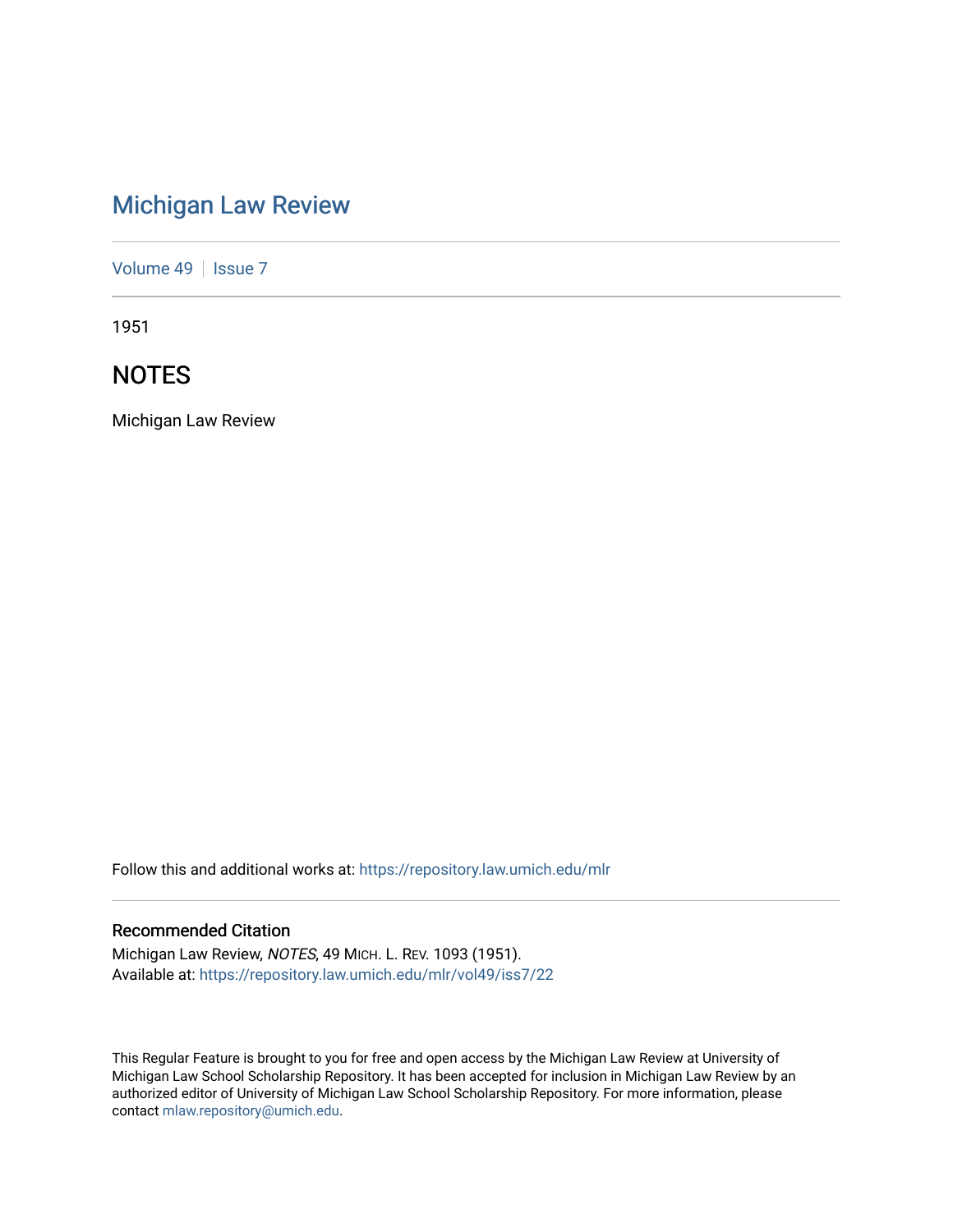### NOTES

#### *ADMIRALTY*

SHIPOWNERS' CARGO LIABILITIES AND IMMUNITIES. By *W.* E. *Astle,* Examiner to the Chartered Insurance Institute. A Practical Guide to International Rules Governing Bill of Lading Contracts for the Carriage of Goods by Sea. London: H. F. & **G.**  Witherby, Ltd. 1951. Pp. xi, 317.

#### *BUSINESS MANAGEMENT*

THE SOCIAL RESPONSIBILITY OF MAN-AGEMENT. The Edward L. Bernays Foundation Lectures of 1950. By Stuart Chase, *Stanley* H. *Ruttenberg, Edwin* G. *N011rse*  and *William B. Given, Jr.* New York: N.Y. Univ. School of Commerce, Accounts and Finance. 1950. Pp. xiii, 83. \$2.

#### *CIVIL RIGHTS*

CIVIL RIGHTS IN THE UNITED STATES IN 1950. A Balance Sheet of Group Relations. New York: American Jewish Congress and National Assn. for the Advancement of Colored People. 1951. Pp. 96. Paper. **25**  cents.

#### *CONSTITUTIONAL LAW*

See *Government.* 

#### *CORPORATIONS*

See also *Taxation.* 

CUMULATIVE VOTING POR DIRECTORS. By *Charles M. Williams,* Assistant Professor of Finance, Harvard University. Division of Research, Graduate School of Business Administration. Boston: Harvard Business School. 1951. Pp. ix, 194. \$3.

#### *CRIME*

THE POLITICS OF MURDER. The 20th Century's most infamous cases of assassination for power-and a study of the increasingly close relationship between politics and violent death. By *Joseph Bornstein.* New York: Sloane Associates. 1950. Pp. 295. \$4.

#### *GOVERNMENT*

NATIONAL SECURITY AND INDIVIDUAL FREEDOM. By *Harold* D. *Lasswell,* Professor of Law, Yale University. New York: Mc-Graw-Hill. 1950. Pp. xiii, 259. \$3.50. A Research Study of the Committee for Economic Development.

THE INTERSTATE COMPACT SINCE 1925. By *Frederick* L. *Zimmerman* and *Mitchell \'\l endell.* Chicago: The Council of State Governments. 1951. Pp. xi, 132. Paper, \$2.

THE SUPREME CounT AND THE CoM- :MANDER IN CHIEF. By *Clinton Rossiter,*  Professor, Cornell University. Ithaca, N.Y.: Cornell Univ. Press. 1951. Pp. ix, 145. \$2.50. " $\dots$  the purpose of this book is to evaluate the effectiveness of the momentous American doctrine of judicial review in an area of presidential-military power.  $\ldots$  It is a study in the realities of constitutional law." -Introduction, P. 2.

#### FOREIGN *RELATIONS*

#### See also *International Law.*

HERBERT HOOVER'S LATIN - AMERICAN POLICY. By *Alexander DeConde,* Assistant Professor of History, Whittier College. Stanford, Cal.: Stanford Univ. Press. 1951. Pp. xiii, 154. \$3.

#### *HISTORY*

LINCOLN AND THE PREss. By *Robert* S. *Harper.* New York: McGraw-Hill. 1951. Pp. xii, 418. \$6.-A well-documented study of the relationship of the Lincoln administration and the Press, including official and unofficial treatment of pro-Southern newspapers and editors and the often unsympathetic treatment of Lincoln and his policies by the Northern press.

#### *INTERNATIONAL LAW*

A MANuAL OP INTERNATIONAL LAW, 2d ed., By *Georg Schwarzenberger,* Reader in International Law in the University of London, Sub-Dean of the Faculty of Laws, University College, London, Director of Studies of the London Institute of World Affairs. Published under the auspices of The London Institute of World Affairs. New York: Fred A. Praeger, Inc. 1951. Pp. Iii, 428. \$5.50.

LAw AND PEACE. By *Edwin* D. *Dickinson,* Secretary of the Committee on Legal Problems: United Nations Conference on· International Organization. Philadelphia: Univ. of Pennsylvania Press. 1951. Pp. xii, 147. \$3.25. The author presents a long-term program for effecting international peace which includes the elaboration of existing legal institutions for the settlement of international disputes.

#### *LEGAL DRAFTING*

LEGAL DRAFTING, rev. ed., By *Robert* N. *Cook,* Professor of Law, Western Reserve University. Brooklyn: Foundation Press. 1951. Pp. xxxvii, 867. \$8.